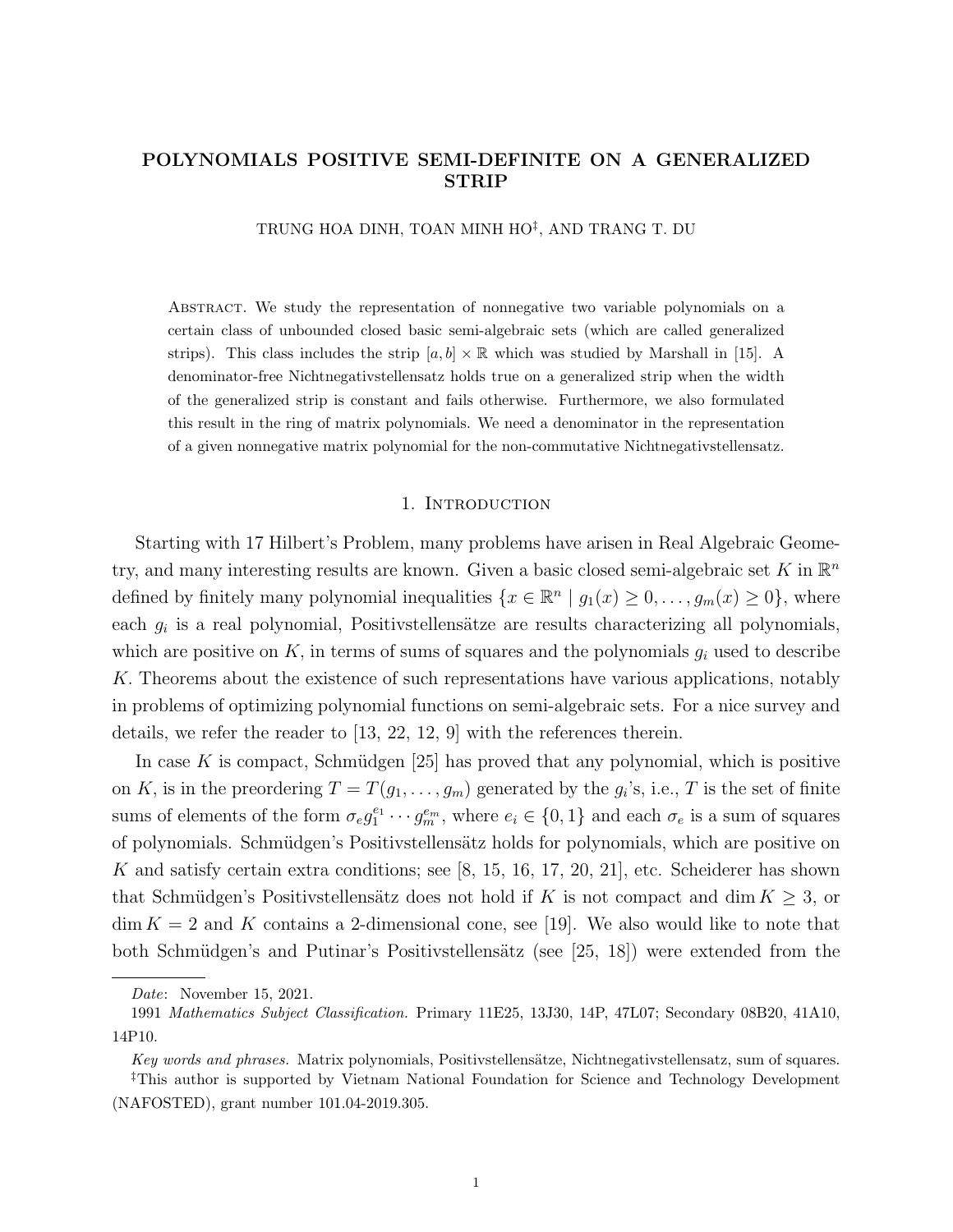usual real polynomials to the real symmetric matrix polynomials or operator polynomials; see [24, 1, 2, 11]. Here and in the following, by a matrix polynomial we mean a polynomial whose coefficients are matrices of the same order. Equivalently, a matrix polynomial is a matrix whose entries are all polynomials.

A stronger problem which has been attracted much attention: Under which conditions is T saturated? Let's remind that a preordering  $T$  is saturated if every polynomial which is nonnegative on K belongs to T. If the dimension of K is greater or equal to 3, then Scheiderer shows that T is not suturated regardless of compactness of  $K$  [22, Proposition 3.1.14]. Therefore, we have to look for saturated preorderings in the case where the dimension of K is not greater than 2. Some classes of compact (virtually compact) surfaces (curves, respectively) which have saturated preorderings were given in [20], [21]. A remarkable saturated preordering T for the non-compact case is  $T(x(1-x))$  (Marshall's Nichtnegativstellensatz for the strip  $[0,1] \times \mathbb{R}$  (see [15]). The main theorem in [15] (or also in [17]) which stated that a real polynomial which is nonnegative on a strip  $\mathbb{R} \times [0, 1]$  belongs to the preordering  $T(y(1-y))$ . Recently, Scheiderer and Wenzel [23] has extended [15, Theorem 1.1] on the cylinder  $\mathbb{R} \times C$ , where C is a nonsingular affine curve over  $\mathbb{R}$  with  $C(\mathbb{R})$  compact. Note that Schmüdgen's Positivstellensätz fails if  $K$  contains a 2-dimensional cone, hence Marshall's Nichtnegativstellensatz is probably an extreme result.

Any semi-algebraic subset of  $\mathbb{R}^2$  can be decomposed into a finite union of tentacles and a bounded semi-algebraic set (see [4, Proposition 1.2]). Up to some linear change of coordinates, a tentacle in  $\mathbb{R}^2$  is assumed to be of the form:

$$
\{(x,y)\in\mathbb{R}^2 \mid \beta_1(x)\leq y\leq \beta_2(x), x\geq R\},\
$$

where  $R > 0$  and  $\beta_1, \beta_2$  are convergent Puiseux series at infinity such that the sign of  $\beta_1 - \beta_2$ is constant on  $[R,\infty]$  (see [6, 7]). A tentacle is a semi-algebraic set but need not be *closed* basic and so it is not clear if it has a finitely generated preordering. Therefore, we look for a class of tentacles which are possibly changeable to a closed basic semi-algebraic set. Precisely, we consider a tentacle of the form

$$
M = \{(x, y) \in \mathbb{R}^2 \mid \beta_1(x) \le y \le \beta_2(x), x \ge R\},\
$$

where  $\beta_1(x)$ ,  $\beta_2(x)$  have finite terms, that is,

$$
\beta_i(x) = \sum_{j=m}^n b_{i,j} (\frac{1}{x})^{j/q}, \quad m \le n \in \mathbb{Z}, \ q \in \mathbb{N}, \ b_{i,j} \in \mathbb{R}, \ i = 1, 2.
$$

Making the change of variable  $z = \sqrt[q]{x}$ , we can assume that  $q = 1$ . Then

$$
M = \{(x, y) \in \mathbb{R}^2 \mid x^{\max\{n, 0\}} \beta_1(x) \le x^{\max\{n, 0\}} y \le x^{\max\{n, 0\}} \beta_2(x), \ x \ge R\}.
$$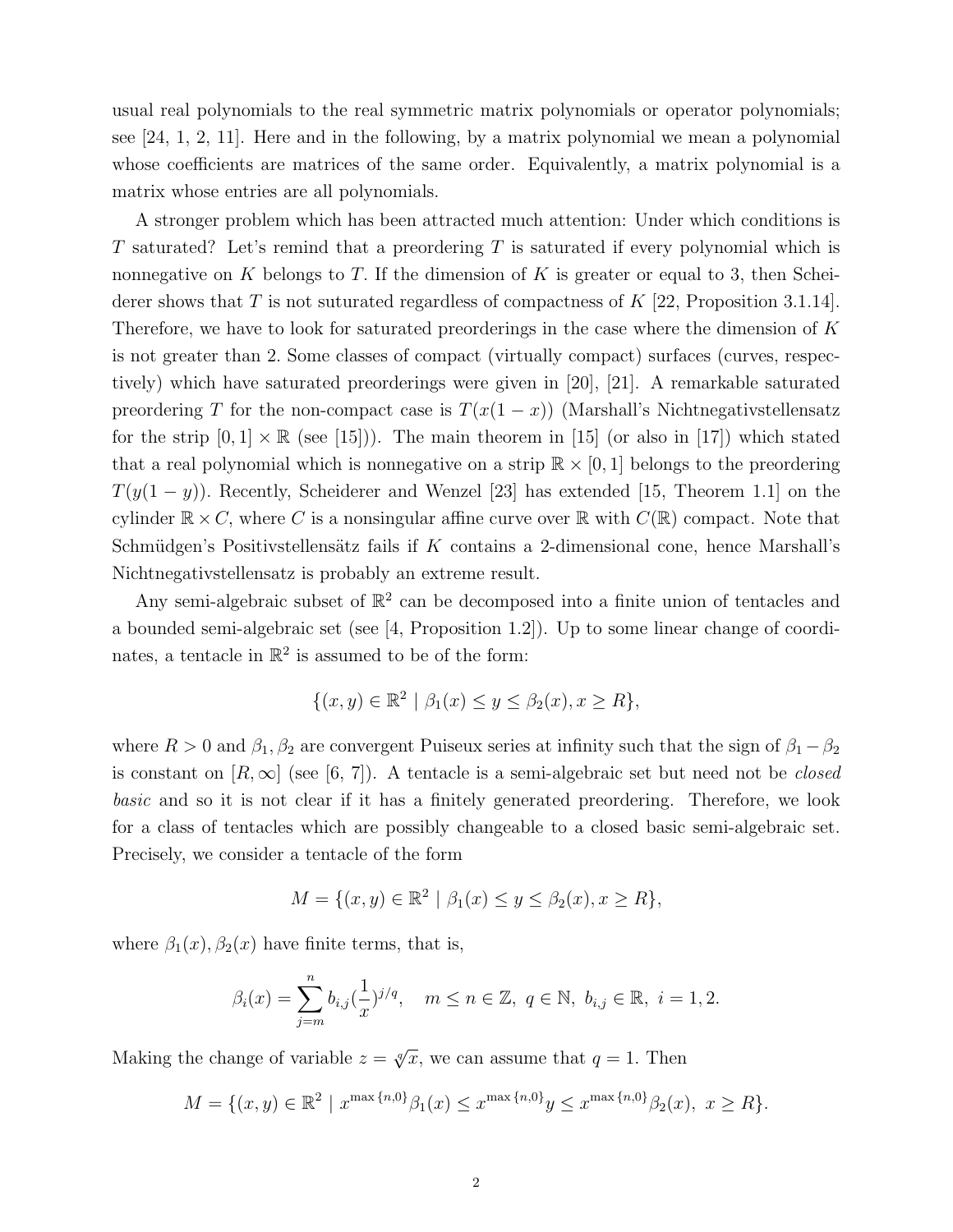Let  $g_i(x) = x^{\max\{n,0\}}\beta_i$ ,  $i = 1, 2$ . Then  $g_1(x), g_2(x)$  are real polynomials in x and

$$
M = \{(x, y) \in \mathbb{R}^2 \mid g_1(x) \le x^{\max\{n, 0\}} y \le g_2(x), x \ge R\}.
$$

If M is unbounded, then there exists a positive number N such that  $g_2(x) - g_1(x) > 0$  for every  $x > N$ . Thus, in this paper, we consider a class of clsoed basic semi-algebraic sets of the form:

$$
K(g_1, g_2, \alpha) := \{ (x, y) \in \mathbb{R}^2 \mid g_1(x) \le x^{\alpha} y \le g_2(x) \},
$$

where  $g_1, g_2$  are real single variable polynomials. In the case  $\alpha = 0, g_1 \equiv 0$  and  $g_2 \equiv 1$  then  $K(0, 1, 0) = \mathbb{R} \times [0, 1]$  is the strip mentioned in [15].

An introduction of a class of (unbounded) closed basic semi-algebraic sets  $K(g_1, g_2, \alpha)$ (these sets are called generalized strips) is written in Section 2. The main results of this paper are presented in Section 3. The first part of Section 3 presents the representations of polynomials which are nonnegative on these semi-algebraic sets. We define  $w(x) :=$  $g_2(x)-g_1(x)$  and call it the *width* of  $K(g_1, g_2, \alpha)$ . In particular, the strip  $K(0, 1, 0) = \mathbb{R} \times [0, 1]$ has the width  $w(x) = 1$ . In this paper, we will point out that the width is a characterization of the saturated property of the preordering T generated by  $x^{\alpha}y - g_1(x)$ ,  $g_2(x) - x^{\alpha}y$ . Precisely, if the width  $w(x)$  is finite, then every polynomial  $p(x, y)$  which is nonnegative on  $K(g_1, g_2, \alpha)$ belongs to the preordering  $T$  provided some technical conditions. In the special case, we obtain the Marshall's Nichtnegativstellensatz [15]. On the other hand, if the width  $w(x)$  is infinite, then there exists a polynomial  $p(x, y)$  which is positive on  $K(g_1, g_2, \alpha)$  but does not belong to the preordering T.

Many works from Hol, Scherer, Putinar, Schmüdgen, Cimpric, Schweighofer, etc. are extended the Positivstellens at zero noncommutative cases, in particular for the ring of matrix polynomials. As in the commutative case, these works hold for the case where semialgebraic sets K are compact, see e.g., [3] or [26]. In an attempt to extend these results for noncompact case, Hoa, Pham and Ho obtained the noncommutative Positivstellensätz on a nondegenerate closed basic semi-algebraic set, see [10].

In the last part of Section 3, by applying the diagonalization of matrix polynomial in [26] and the main result of the first part, we can obtain a noncommutative Nichtnegativstellensatz on a generalized strip mentioned above. We need a denominator in the representation of a given nonnegative matrix polynomial for the non-commutative version.

The paper is organized as follows. Some basic notations and the definition of generalized strips in  $\mathbb{R}^2$  are presented in Section 2. The main results with proofs are written in Section 3.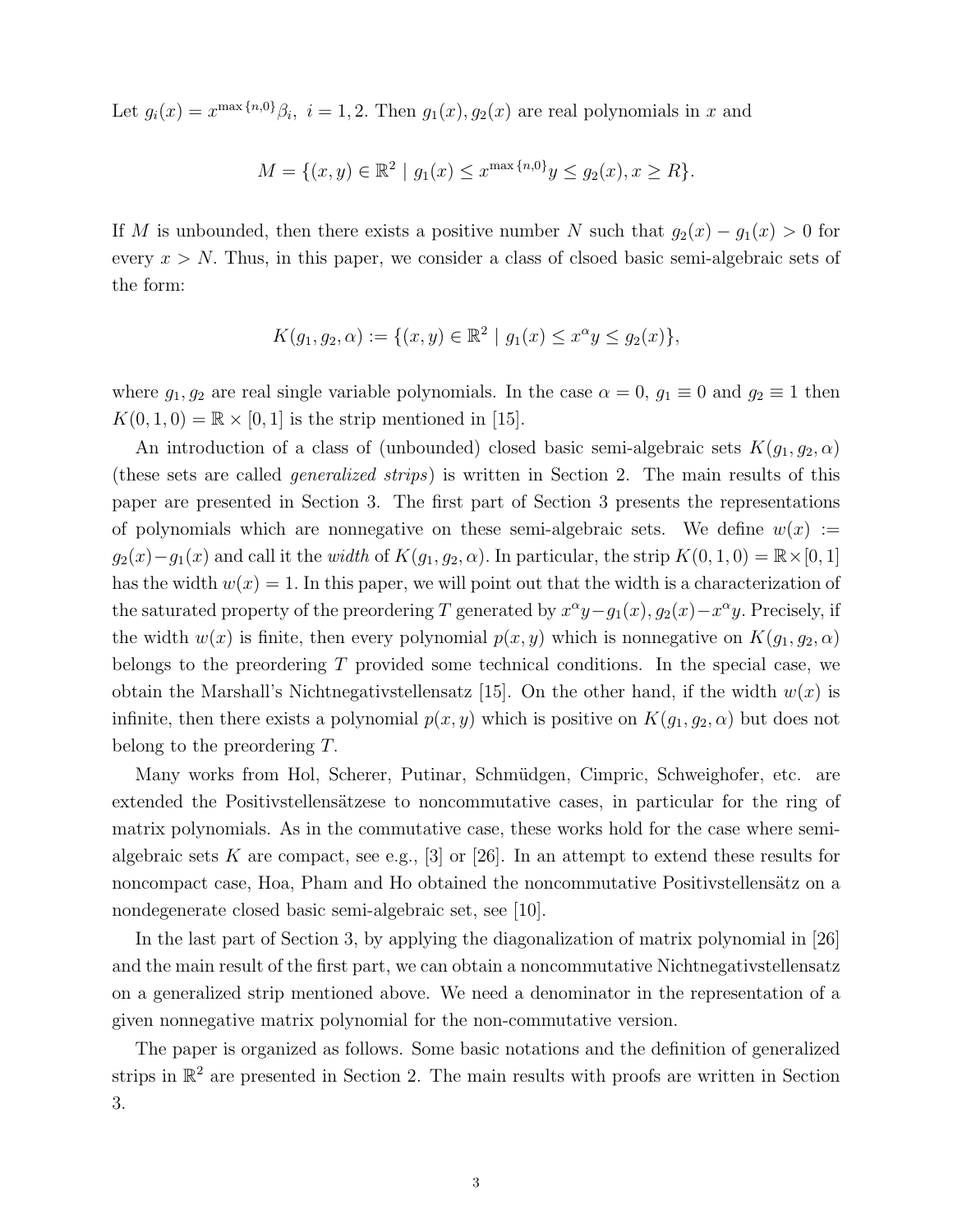# 2. Preliminaries

*Notation.* Throughout this paper,  $\mathbb{Z}$  denotes the set of integer numbers,  $\mathbb{Z}_{\geq 0}$  the set of nonnegative integer numbers, and  $\mathbb{R}^n$  denotes the Euclidean space of dimension n. The corresponding inner product (resp., norm) in  $\mathbb{R}^n$  is defined by  $\langle x, y \rangle$  for any  $x, y \in \mathbb{R}^n$  (resp.,  $||x|| := \sqrt{\langle x, x \rangle}$  for any  $x \in \mathbb{R}^n$ . We let  $\mathbb{R}[x]$  denote the ring of real polynomials in n indeterminates and a polynomial we always mean a real polynomial. Without of confusing, in many cases, x stands also for a single variable and so  $\mathbb{R}[x]$  means the ring of single variable polynomials. Denoted by  $\text{Mat}_{d}(\mathbb{R}[x])$  the algebra of matrix polynomials of order d. A matrix polynomial  $F \in Mat_d(\mathbb{R}[x])$  is said to be symmetric on a set  $K \subset \mathbb{R}^n$  if  $F(x) = F(x)^T$  for every  $x \in K$ , where  $F(x)^T$  is the transpose of  $F(x)$ . If  $K = \mathbb{R}^n$ , we simply say F is symmetric. We denote by  $Sym_d(\mathbb{R}[x])$  the space of all symmetric matrix polynomials in  $Mat_d(\mathbb{R}[x])$ .

For symmetric matrix polynomials F and G of the same size, we write  $F \succeq G$  (resp.,  $F \succ G$ ) to express that  $F - G$  is positive semidefinite (resp., positive definite). Given a symmetric matrix polynomial  $F \in \text{Sym}_d(\mathbb{R}[x])$  and a set  $K \subset \mathbb{R}^n$ , we write  $F \succeq 0$  (resp.,  $F \succ 0$ ) on K if for all  $x \in K$ , the matrix  $F(x)$  is positive semidefinite (resp., the matrix  $F(x)$  is positive definite). A subset M of  $Sym_d(\mathbb{R}[x])$  is said to be a *quadratic module* if  $I_d \in \mathcal{M}, \mathcal{M} + \mathcal{M} \subset \mathcal{M}$  and  $A^T \mathcal{M} A \subset \mathcal{M}$  for every  $A \in Mat_d(\mathbb{R}[x])$ . The smallest quadratic module which contains a given subset  $\mathcal G$  of  $\text{Sym}_d(\mathbb{R}[x])$  will be denoted by  $\mathcal M(\mathcal G)$ . It consists of all finite sums of elements of the form  $A^TGA$  where  $G \in \mathcal{G} \cup \{I_d\}$  and  $A \in Mat_d(\mathbb{R}[x])$ . A polynomial  $f(x) \in \mathbb{R}[x]$  can be viewed as an element in  $\text{Mat}_{d}(\mathbb{R}[x])$  via the identification  $f(x)$  with  $f(x)I<sub>d</sub>$ . Therefore, if G is a finite subset of  $\mathbb{R}[x]$ , the quadratic module  $\mathcal{M}(\mathcal{G})$ generated by G in the ring  $\text{Mat}_{d}(\mathbb{R}[x])$  is the set of finite sums  $gAA^T$  for  $A \in \text{Mat}_{d}(\mathbb{R}[x])$ and  $g \in \mathcal{G} \cup \{1\}.$ 

A subset of  $\mathbb{R}^n$  is called a basic semi-algebraic set if it is an intersections a finite number of sets of the forms

$$
\{x \in \mathbb{R}^n \colon g(x) = 0\} \quad \text{or} \quad \{x \in \mathbb{R}^n \colon h(x) > 0\},
$$

where  $q, h$  are arbitrary real polynomials in n variables. A semi-algebraic set is a finite union of basic semi-algebraic sets.

Given a finite set  $\mathcal{G} = \{g_1, g_2, \ldots, g_m\} \subset \mathbb{R}[x, y]$ , the basic closed semi-algebraic set in  $\mathbb{R}^2$  generated by G, denoted as  $K_{\mathcal{G}}$ , is  $\{(x,y) \in \mathbb{R}^2 \colon g_1(x,y) \geq 0, \ldots, g_m(x,y) \geq 0\}$ . The quadratic module  $\mathcal{M}(\mathcal{G}) = \mathcal{M}(g_1, \ldots, g_m)$  generated by  $\mathcal{G}$  in the ring  $\mathbb{R}[x, y]$  is the set

$$
\{r_0 + r_1g_1 + \dots + r_mg_m \mid r_i \in \sum \mathbb{R}[x, y]^2\},\
$$

where  $\sum \mathbb{R}[x, y]^2$  is the smallest quadratic module in  $\mathbb{R}[x, y]$  and is equal to the set of all finite sums of squares of polynomials. The preordering  $T(\mathcal{G}) = T(g_1, \ldots, g_m)$  is the quadratic module generated by the set of finitely distinct product of  $\{g_1, \ldots, g_m\}$ . Hence,  $\mathcal{M}(g_1, \ldots, g_m)$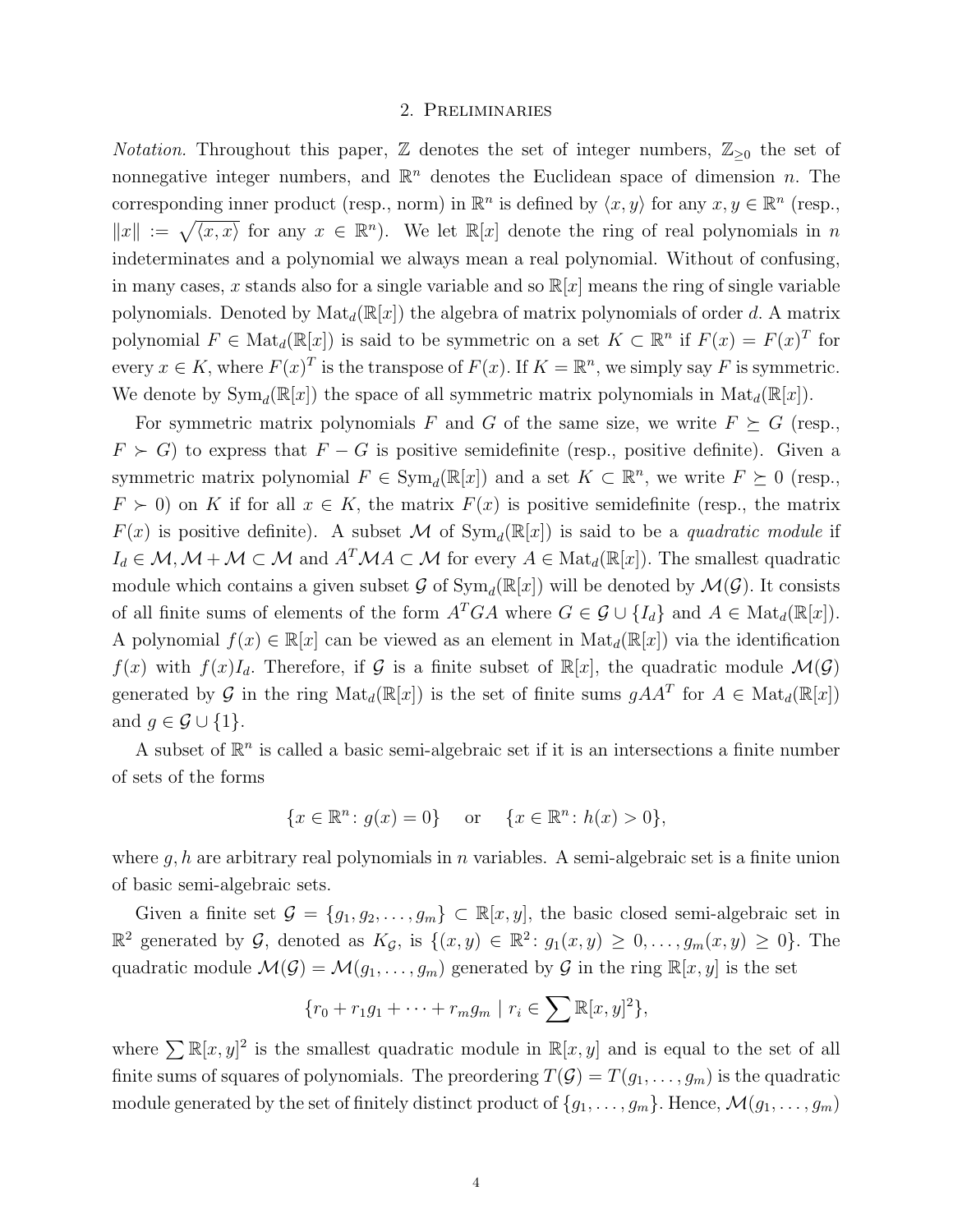is contained in  $T(g_1, \ldots, g_m)$ . Some works tried to characterize when  $\mathcal{M}(g_1, \ldots, g_m)$  is equal to  $T(g_1, \ldots, g_m)$ . It is trivial, in the ring  $\mathbb{R}[x, y]$ , that when  $m = 1$  the preordering  $T(g_1)$  is the same as the quadratic module  $\mathcal{M}(g_1)$ .

We say that  $\mathcal{M}(\mathcal{G})$  (respectively,  $T(\mathcal{G})$ ) is saturated if for every  $f \in \mathbb{R}[x, y]$ , f nonnegative on  $K_{\mathcal{G}}$  implies  $f \in \mathcal{M}(\mathcal{G})$  (respectively, in  $T(\mathcal{G})$ ). Marshall's Theorem says that the quadratic module generated by  $y - y^2$  in  $\mathbb{R}[x, y]$  is saturated.

Tentacle sets. We quote here the definitions and properties of tentacle sets from [4, 5]. By a Puiseux series at infinity we will mean a series of the form

$$
\beta = \sum_{m}^{\infty} b_j \left(\frac{1}{X}\right)^{\frac{j}{q}},
$$

where  $q \in \mathbb{N}$ ,  $m \in \mathbb{Z}$ ,  $b_j \in \mathbb{R}$  for  $j \geq m$ .

If  $b_i \in \mathbb{C}$  we call  $\beta$  a *complex* Puiseux series at infinity. The numbers  $b_i$  will be called the coefficients of  $\beta$ . If  $\beta \neq 0$ , we can assume that the first coefficient  $b_m \neq 0$ . If  $\beta$  is nonzero, we put ord<sub>∞</sub> $\beta := m/q$  and call it the order at infinity of  $\beta$ . We also denote ord<sub>∞</sub> $0 = +\infty$ . The set of Puiseux series at infinity with natural addition and multiplication forms a field.

Suppose  $\beta$  is a Puiseux series at infinity. If there exists a closed half-line  $I \subset \mathbb{R}$  such that the series  $\beta(x)$  is convergent for  $x \in I$  we will say that  $\beta$  is a convergent Puiseux series at *infinity*. If this is the case, we will consider  $\beta: I \longrightarrow \mathbb{R}$  both as a Puiseux series and a real function.

Suppose  $\Gamma \subset \mathbb{R}^2$  is an unbounded semi-algebraic curve. The convergent Puiseux series at infinity  $\beta$  is called a *special Puiseux parametrization of the semi-algebraic curve at infinity* if there exists a closed half-line  $I \subset \mathbb{R}$  such that

$$
\Gamma = \{ (x, \beta(x)) \in \mathbb{R}^2 \mid x \in I \}.
$$

For convenience, we will sometime call such a series a Puiseux parametrization.

**Definition 2.1.** An unbounded semi-algebraic set  $M \subset \mathbb{R}^2$  is called a tentacle set if for any  $r > 0$  the set  $M \setminus B(0,r)$  is connected, where  $B(0,r)$  is the ball centered at the origin with radius r.

Any semi-algebraic subset in  $\mathbb{R}^2$  has a following decomposition (see [4, Proposition 1.2]):

$$
S = K \cup M_1 \cup \ldots \cup M_k,
$$

where K is a bounded semi-algebraic set and  $M_i$  are pairwise disjoint tentacle sets which are closed in S, i.e.  $M_i \cap S = M_i$ . The above decomposition is unique in the following sense (see [4, Remark 1.3]): Given two tentacle decompositions

$$
S = K \cup M_1 \cup \ldots \cup M_k = \tilde{K} \cup \tilde{M}_1 \cup \ldots \cup \tilde{M}_l,
$$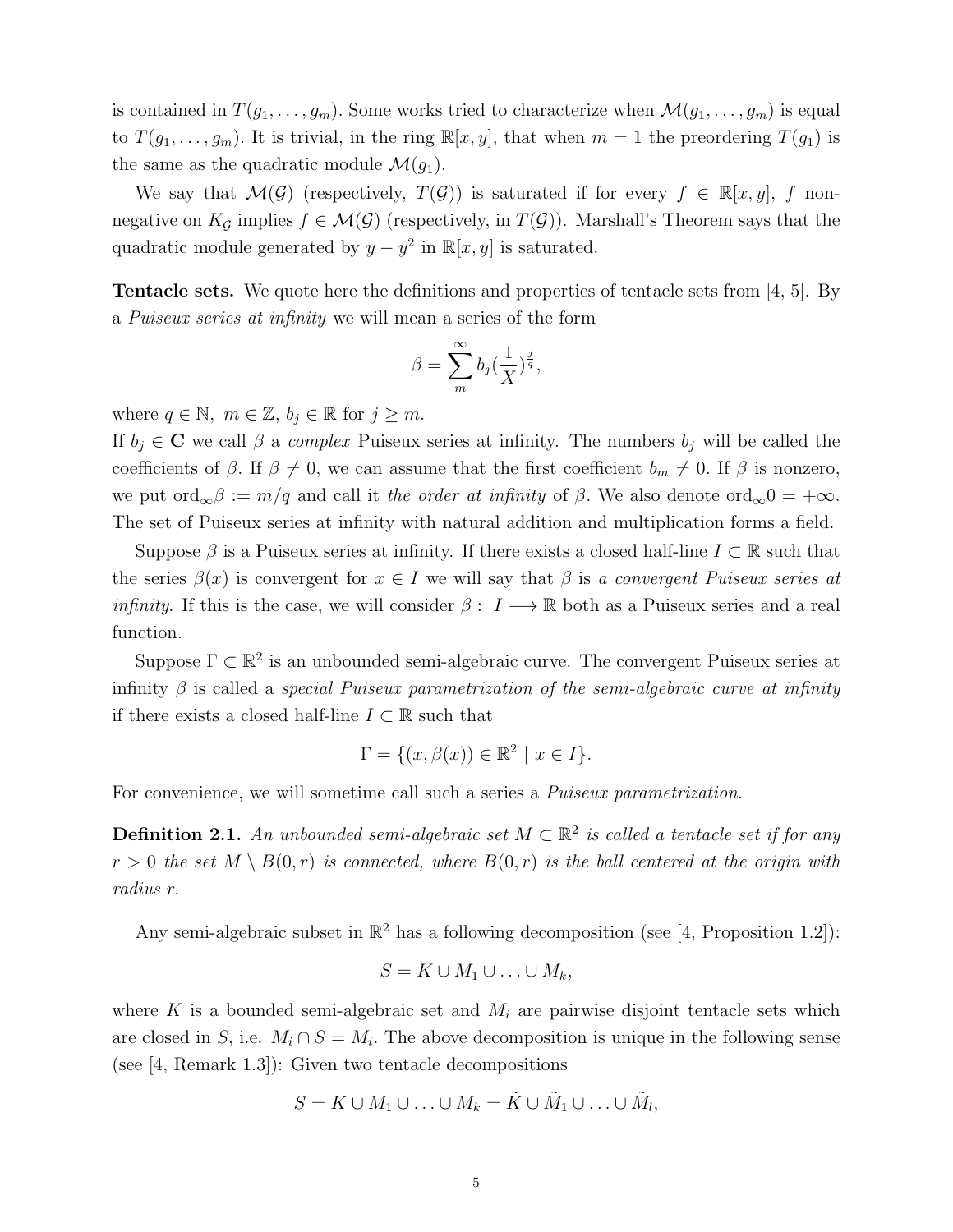Then  $k = l$  and there exists a compact set C such that

$$
M_i \setminus C = \tilde{M}_i \setminus C
$$

for  $i = 1, \ldots, k$  possibly after rearranging the indices of the tentacles.

Suppose that  $S$  is a closed, unbounded semi-algebraic set which does not contain a quadrant. The fact that a tentacle of the set S, after some linear change of coordinates and possibly after leaving out a compact subset, is of the form

$$
\{(x,y) \in \mathbb{R}^2 \mid \beta_1(x) \le y \le \beta_2(x), x \ge R\}
$$

where  $R > 0$  and  $\beta_1, \beta_2$  are convergent Puiseux series at infinity such that the sign of  $\beta_1 - \beta_2$ is constant on  $[R,\infty]$  (see [6, 7]). A tentacle is a semi-algebraic set. However, it may not be a *closed basic* semi-algebraic set and so it is not easy to find a preordering  $T$  which is finitely generated. To avoid such difficulty, we consider a class of tentacles which are possibly changeable to a closed basic semi-algebraic set. Precisely, we consider a tentacle of the form

$$
M = \{(x, y) \in \mathbb{R}^2 \mid \beta_1(x) \le y \le \beta_2(x), x \ge R\},\
$$

where  $\beta_1(x)$ ,  $\beta_2(x)$  have finite terms, that is,

$$
\beta_i(x) = \sum_{j=m}^n b_{i,j} (\frac{1}{x})^{j/q}, \quad m \le n \in \mathbb{Z}, \, q \in \mathbb{N}, \, b_{i,j} \in \mathbb{R}, \, i = 1, 2.
$$

Making the change of variable  $z = \sqrt[q]{x}$ , we can assume that  $q = 1$ . Then

$$
M = \{(x, y) \in \mathbb{R}^2 \mid x^{\max\{n, 0\}} \beta_1(x) \le x^{\max\{n, 0\}} y \le x^{\max\{n, 0\}} \beta_2(x), \ x \ge R\}.
$$

Let  $\alpha = \max\{n, 0\}$ ,  $g_i(x) = x^{\alpha}\beta_i$ ,  $i = 1, 2$ . Then  $g_1(x), g_2(x)$  are real polynomials in x and

$$
M = \{(x, y) \in \mathbb{R}^2 \mid g_1(x) \le x^{\alpha} y \le g_2(x), x \ge R\}.
$$
 (1)

M is unbounded, then there exists a positive number N such that  $g_2(x) - g_1(x) > 0$  for every  $x > N$ . This implies that the polynomial  $g_2(x) - g_1(x)$  is either a positive constant or a polynomial of degree at least 1 with the positive highest coefficient.

Definition 2.2. We will call a closed semi-algebraic set of the form

$$
K(g_1, g_2, \alpha) := \{(x, y) \in \mathbb{R}^2 \mid g_1(x) \le x^{\alpha} y \le g_2(x)\}\
$$

a generalized strip, where  $g_1, g_2$  are real polynomials in  $\mathbb{R}[x]$  and  $0 \le \alpha \in \mathbb{Z}$ .

In the case  $\alpha = 0$ ,  $g_1 \equiv 0$  and  $g_2 \equiv 1$  then  $K(0, 1, 0) = \mathbb{R} \times [0, 1]$  is the strip mentioned in [15].

A quadratic module of  $K(g_1, g_2, \alpha)$  is the quadratic module generated by  $x^{\alpha}y-g_1(x), g_2(x)$  –  $x^{\alpha}y$ . If a tentacle M is determined by (1), then M is a closed basic semi-algebraic and it is called a *half generalized strip*. In this case M has a quadratic module  $\mathcal{M}(x^{\alpha}y - g_1(x), g_2(x)$  $x^{\alpha}y, x - R$ ).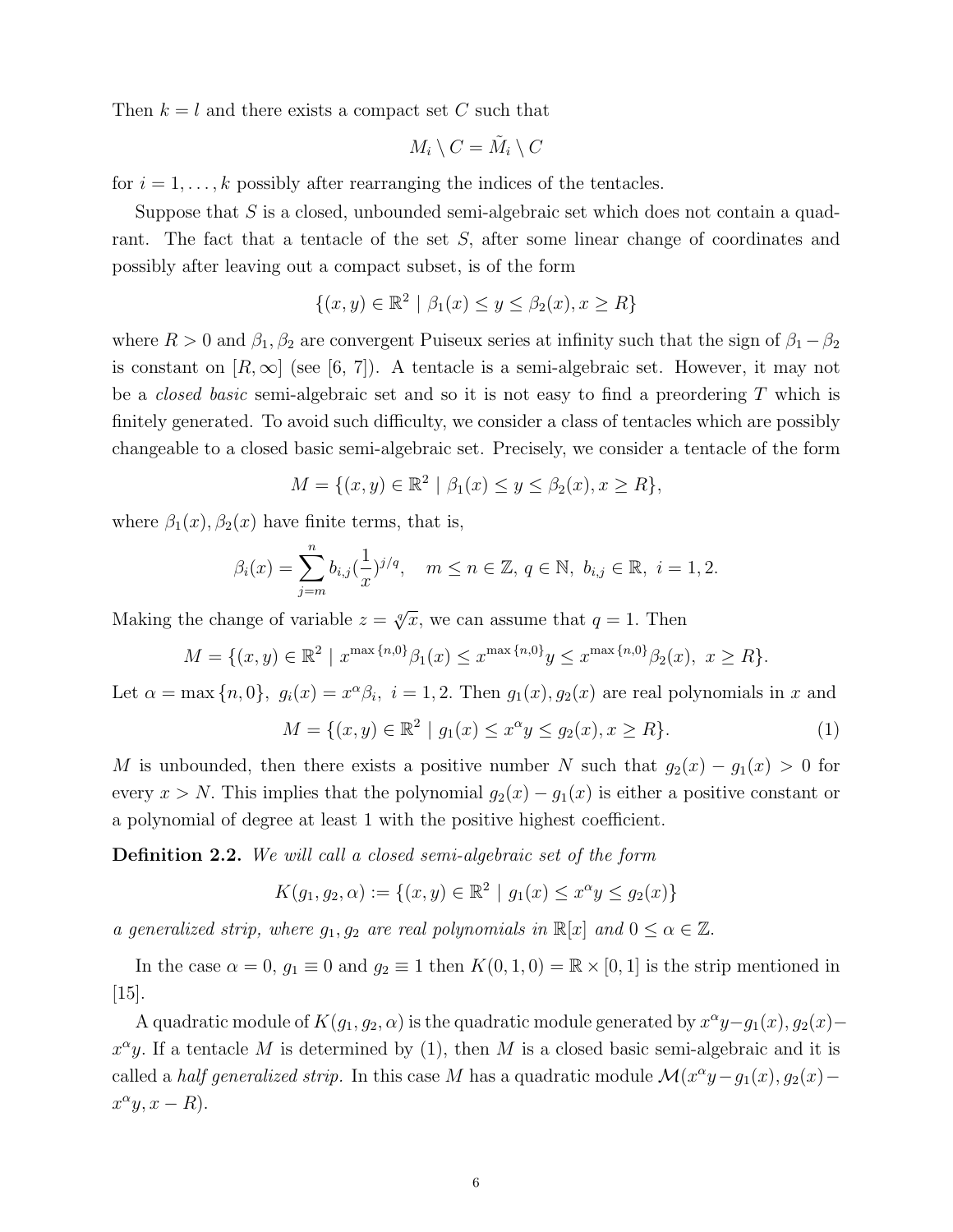### 3. Main results

3.1. Polynomials nonnegative on a generalized strip. The remarkable result by Marshall that the quadratic module  $M(y(1-y))$  of the strip  $K(0,1,0) = \mathbb{R} \times [0,1]$  is saturated, see [15, Theorem 1.1]. We have a generalization on  $K(g_1, g_2, 0)$  as the following lemma.

**Lemma 3.1.** Let  $g_1(x)$ ,  $g_2(x)$  be single variable polynomials and the set

$$
K(g_1, g_2) := K(g_1, g_2, 0) = \{(x, y) \in \mathbb{R}^2 \mid g_1(x) \le y \le g_2(x)\}.
$$

The following statements hold.

- (1) If  $deg(g_2 g_1) > 0$  and the leading coefficient of  $g_2 g_1$  is positive then there exist a polynomial  $f(x, y) \in \mathbb{R}[x, y]$  which is positive on  $K(g_1, g_2)$  and does not belong to the preordering generated by  $y - g_1(x), g_2(x) - y$ .
- (2) If  $g_2(x) g_1(x) = c$ , where c is a positive constant then the quadratic module  $\mathcal{M}([y$  $g_1(x)[g_2(x) - y]$  is saturated. That is, if  $f(x, y)$  is a two variable polynomial which is nonnegative on  $K(g_1, g_2)$  then there exist  $r_0(x, y), r_1(x, y) \in \sum \mathbb{R}[x, y]^2$  such that

$$
f(x,y) = r_0(x,y) + r_1(x,y)(y - g_1(x))(g_2(x) - y).
$$

Proof. (1) We have

$$
K(g_1, g_2) = \{(x, y) \in \mathbb{R}^2 \mid 0 \le y - g_1(x) \le g_2(x) - g_1(x)\}.
$$

Make the change of variable  $z = y - g_1(x)$ , we have

$$
(x, y) \in K(g_1, g_2)
$$
 if and only if  $(x, z) \in K(0, w) = \{(x, z) \in \mathbb{R}^2 \mid 0 \le z \le w(x)\},$ 

where  $w(x) = g_2(x) - g_1(x)$ .

**Claim:**  $K(0, w)$  contains an 2-dimesnional cone.

By Claim and [14, Proposition 4.2.3], there exist  $f(x, z)$  which is positive on  $K(0, w)$ does not belong to  $T(z, w(x) - z)$ . Set  $f(x, y) := \tilde{f}(x, y - g_1(x))$ . Then  $f(x, y)$  is positive on  $K(g_1, g_2)$  but  $f(x, y)$  does not belong to  $T(y - g_1(x), g_2(x) - y)$ .

We need to prove Claim above. Indeed, suppose that  $a_w$  is the coefficient of  $x^s$ , where  $s = \deg(w)$ . Then  $a_w > 0$  and  $w(x) \geq ax^s \geq ax$  for all  $x \geq \delta$  where  $a = \frac{a_w}{2}$ 2 and some sufficiently large  $\delta$ . Then  $K(q_1, q_2)$  contains the cone  $(\delta, 0) + C$  where C is the convex cone generated by  $(1,0)$  and  $(1,a)$ . This completes the proof.

(2) If  $g_2 - g_1 = c$ , we have  $K(g_1, g_2) = \{(x, y) \in \mathbb{R}^2 \mid 0 \le c^{-1}(y - g_1(x)) \le 1\}$ . Observe that if  $z = c^{-1}(y - g(x))$ , then we have

$$
(x, y) \in K(g_1, g_2) \Leftrightarrow (x, z) \in \mathbb{R} \times [0, 1].
$$

For  $f(x, y) \in \mathbb{R}[x, y]$ , let's define  $\tilde{f}(x, z) := f(x, cz + g_1(x)) \in \mathbb{R}[x, z]$ . Then  $\tilde{f}(x, c^{-1}(y - z))$  $g_1(x)) = f(x, y)$ . If  $f(x, y) \ge 0$  on  $K(g_1, g_2)$  then for every  $(x, z) \in \mathbb{R} \times [0, 1]$ , we have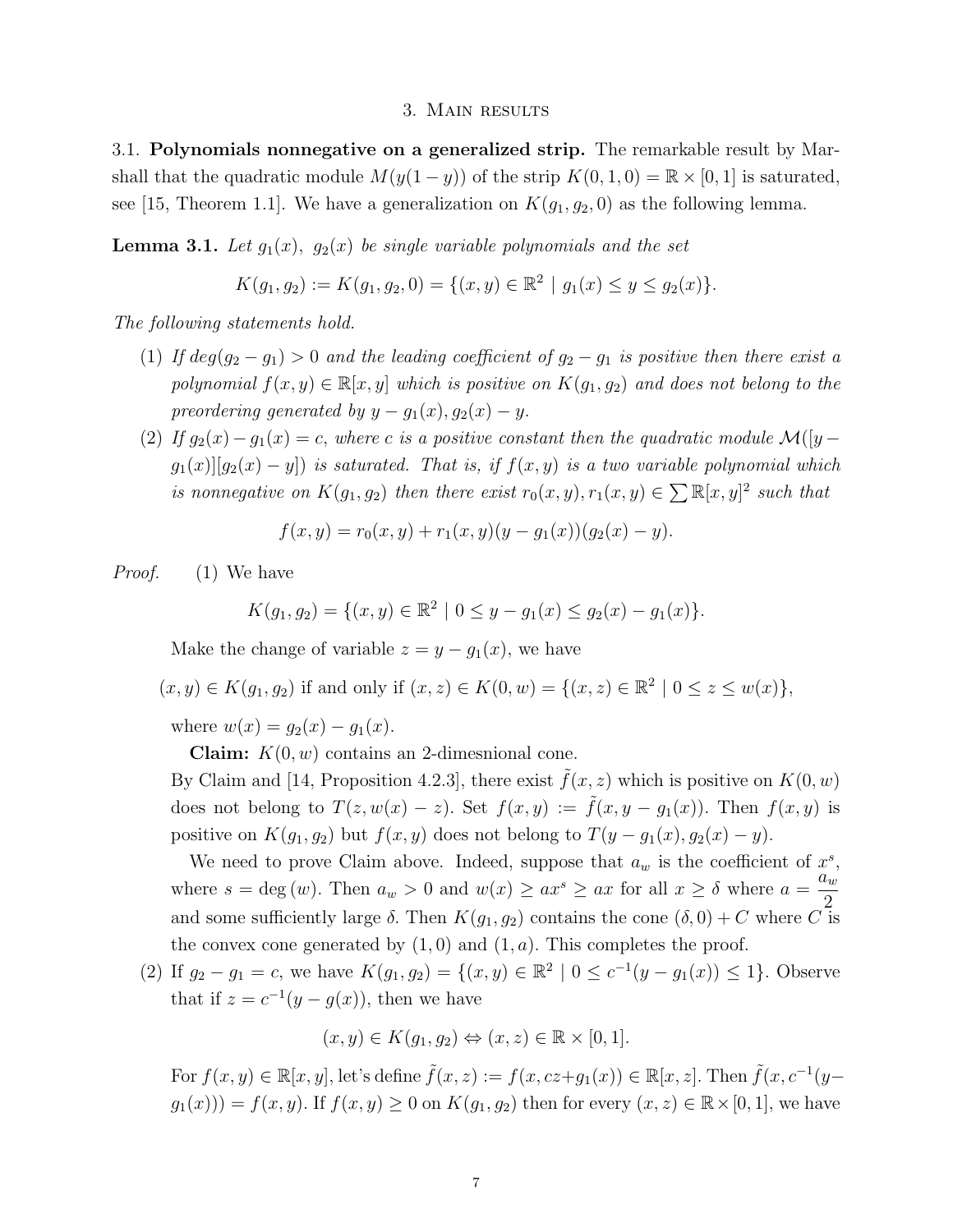$\tilde{f}(x, z) = f(x, cz + g_1(x)) \ge 0$ . By [15, Theorem 1.1], there exist  $\tilde{r}_0(x, z), \tilde{r}_1(x, z) \in$  $\sum \mathbb{R}[x, z]^2$  such that

$$
\tilde{f}(x, z) = \tilde{r}_0(x, z) + \tilde{r}_1(x, z)z(1 - z).
$$

Set  $r_0(x, y) := \tilde{r}_0(x, c^{-1}(y - g_1(x)))$  and  $r_1(x, y) := c^{-2} \tilde{r}_1(x, c^{-1}(y - g_1(x))).$ Then  $r_0, r_1 \in \sum \mathbb{R}[x, y]^2$  and

$$
f(x,y) = \tilde{f}(x, c^{-1}(y - g_1(x)))
$$
  
=  $\tilde{r}_0(x, c^{-1}(y - g_1(x))) + \tilde{r}_1(x, c^{-1}(y - g_1(x)))c^{-1}[y - g_1(x)][1 - c^{-1}(y - g_1(x))]$   
=  $r_0(x, y) + r_1(x, y)[y - g_1(x)][g_2(x) - y].$ 

 $\Box$ 

*Note that* if the leading coefficient of  $g_2 - g_1$  in Lemma 3.1 is negative, then  $K(g_1, g_2)$  is compact when the degree of  $g_2 - g_1$  is even and comtains an open cone otherwise. In the case the degree of  $g_2 - g_1$  is odd, replacing x by  $-x$  and y by  $-y$ , we can assume the leading coefficient of  $g_2 - g_1$  is positive.

In the polynomial ring  $\mathbb{R}[x, y]$ , since  $y = y^2 + y(1 - y)$  and  $1 - y = (1 - y)^2 + y(1 - y)$ , the preordering  $T(y, 1 - y)$  is the same as the preordering  $T(y(1 - y))$  and so is equal to the quadratic module  $\mathcal{M}(y(1-y))$ . Furthermore, let  $U = [a_1, b_1] \cup [a_2, b_2] \cup \cdots \cup [a_k, b_k]$ , where  $a_1 \le b_1 < a_2 \le b_2 < \cdots < a_k \le b_k$ . Then  $T(S) = \mathcal{M}(S)$ , where  $S = \{y - a_1, (y - a_2)(y - a_1)\}$  $(b_1), \ldots, (y - a_k)(y - b_{k-1}), y - b_k$  (see [16, Proposition 1]). Nguyen and Power [16] extended [15, Theorem 1.1] on  $\mathbb{R} \times U$  and on half strip  $\mathbb{R}_a \times U$ , where a is a nonnegative number and  $\mathbb{R}_a$  is the set  $\{x \in \mathbb{R} \mid x \ge a\}$ . Precisely, the preorderings  $T(S)$  and  $T(S \cup \{x - a\})$  is saturated [16, Theorem 2, Theorem 4]. Using [16, Theorem 2, Theorem 4] instead of [15, Theorem 1.1] and make the change of variables  $(z = y - g(x))$  as in the proof of Lemma 3.1, we obtain the following:

**Corollary 3.1.** Let  $g(x)$  be a single variable polynomial,  $0 \le c \in \mathbb{R}$  and  $a_1, b_1, \ldots, a_k, b_k$  be real numbers with  $a_1 \leq b_1 < a_2 \leq b_2 < \cdots < a_k \leq b_k$ . Then the preorderings  $\mathcal{M}(S)$  and  $\mathcal{M}(S \cup \{x-c\})$  (in the ring  $\mathbb{R}[x, y]$ ) are saturated, where  $S = \{y - g(x) - a_1, (y - g(x) - a_1)\}$  $a_2$ )(y – g(x) – b<sub>1</sub>),..., (y – g(x) – a<sub>k</sub>)(y – g(x) – b<sub>k–1</sub>), y – g(x) – b<sub>k</sub>}.

In the case  $\alpha > 0$ , some further conditions are added and we obtain two following lemmas.

**Lemma 3.2.** Let  $g_1, g_2$  and  $K(g_1, g_2, \alpha)$  be as in Definition 2.2. Assume that  $g_2-g_1 = c > 0$ and  $g_1(0) < 0 < g_2(0)$ . Then the quadratic module  $\mathcal{M}([x^{\alpha}y - g_1(x)][g_2(x) - x^{\alpha}y])$  is saturated.

Proof. We write

$$
K(g_1, g_2, \alpha) = \{ (x, y) \in \mathbb{R}^2 \mid 0 \le x^{\alpha}y - g_1(x) \le c \}.
$$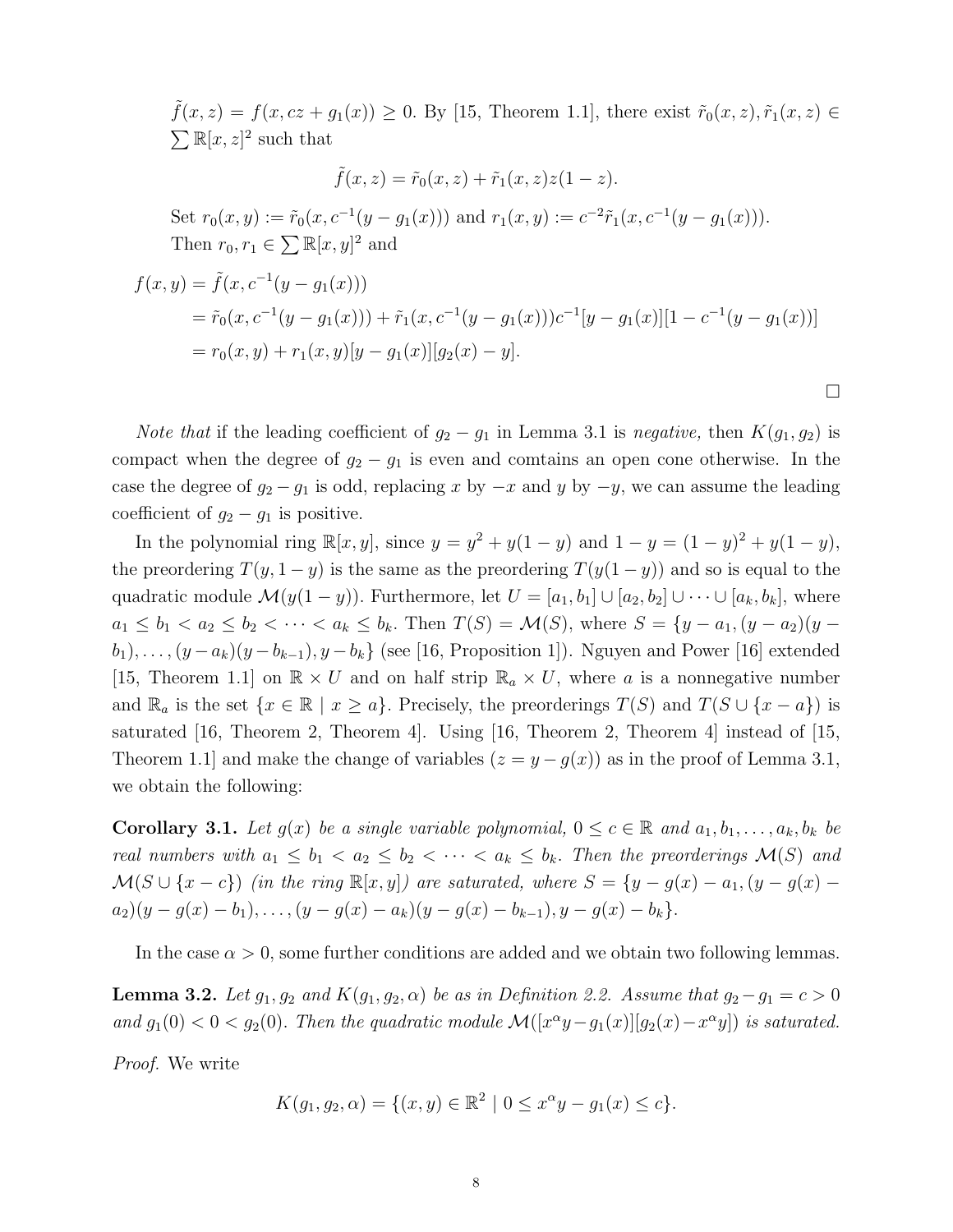Observe that if  $z = c^{-1}(x^{\alpha}y - g_1(x))$ , then  $y = \frac{cz + g_1(x)}{z^{\alpha}}$  $\frac{g_1(x)}{x^{\alpha}}$  for all  $x \neq 0$ . So, we have  $\forall x \neq 0 : (x, y) \in K(q_1, q_2, \alpha) \Leftrightarrow (x, z) \in \mathbb{R} \times [0, 1].$ 

Take any two variable polynomial  $f(x, y)$  which is non-negative on  $K(g_1, g_2, \alpha)$ . Let's define  $\tilde{f}(x, z) := f(x, \frac{cz + g_1(x)}{z})$  $\frac{f^2 g_1(x)}{x^{\alpha}}$   $\forall x \neq 0$  then  $\tilde{f}(x, c^{-1}(x^{\alpha}y - g_1(x))) = f(x, y)$ . Hence, for every  $(x, z) \in \mathbb{R}^* \times [0, 1],$  we have  $\tilde{f}(x, z) = f(x, \frac{cz + g_1(x)}{z})$  $(\frac{g_1(x)}{x^{\alpha}}) \geq 0$ , where  $\mathbb{R}^* = \mathbb{R} \setminus \{0\}$ . There exists  $k \in \mathbb{Z}_{\geq 0}$  such that  $x^{2k} \tilde{f}(x, z)$  becomes a polynomial in  $\mathbb{R}[x, z]$  and  $x^{2k} \tilde{f}(x, z) \geq 0$  on  $\mathbb{R}^* \times [0,1].$  Since the density of  $\mathbb{R}^* \times [0,1]$  in  $\mathbb{R} \times [0,1]$  and the continuity of the polynomial  $x^{2k} \tilde{f}(x, z)$ , we have  $x^{2k} \tilde{f}(x, z) \geq 0$  on  $\mathbb{R} \times [0, 1]$ .

By [15, Theorem 1.1], there exist  $\tilde{r}_0(x, z)$ ,  $\tilde{r}_1(x, z) \in \sum \mathbb{R}[x, z]^2$  such that

$$
x^{2k}\tilde{f}(x,z) = \tilde{r}_0(x,z) + \tilde{r}_1(x,z)z(1-z).
$$

Set  $r_0(x,y) := \tilde{r}_0(x, c^{-1}(x^{\alpha}y - g_1(x)))$  and  $r_1(x,y) := c^{-2}\tilde{r}_1(x, c^{-1}(x^{\alpha}y - g_1(x)))$ . Then  $r_0(x, y), r_1(x, y) \in \sum \mathbb{R}[x, y]^2$  and

$$
x^{2k} f(x, y) = x^{2k} \tilde{f}(x, c^{-1}(x^{\alpha}y - g_1(x)))
$$
  
=  $r_0(x, y) + r_1(x, y)[x^{\alpha}y - g_1(x)][g_2(x) - x^{\alpha}y].$ 

If  $k \neq 0$  then let  $x = 0$ , we get  $r_0(0, y) + r_1(0, y)[-g_1(0)]g_2(0) = 0 \ \forall y \in \mathbb{R}$ . By the assumption  $g_1(0) < 0 < g_2(0)$ , we have  $r_0(0, y) = 0, r_1(0, y) = 0 \ \forall y \in \mathbb{R}$ . So  $r_0(x, y) = 0$  $x^2 \bar{r}_0(x, y);$   $r_1(x, y) = x^2 \bar{r}_1(x, y)$  and therefore

$$
x^{2k-2}f(x,y) = \bar{r}_0(x,y) + \bar{r}_1(x,y)[x^{\alpha}y - g_1(x)][g_2(x) - x^{\alpha}y].
$$

Repeat this procedure, we obtain the following presentation.

$$
f(x, y) = s_0(x, y) + s_1(x, y)[x^{\alpha}y - g_1(x)][g_2(x) - x^{\alpha}y],
$$
  

$$
\in \sum \mathbb{R}[x, y]^2.
$$

where  $s_0, s_1$ 

**Lemma 3.3.** Let  $g_1(x), g_2(x)$  be single variable polynomials and  $\alpha$  is a positive integer number. If the degree of  $g_2(x) - g_1(x)$  is at least one, the leading coefficient of  $(g_2 - g_1)$  is positive and  $g_1(0) < g_2(0)$  then there exist a polynomial  $f(x, y) \in \mathbb{R}[x, y]$  which is positive on  $K(g_1, g_2, \alpha)$  does not belong to the preordering generated by  $x^{\alpha}y - g_1(x), g_2(x) - x^{\alpha}y$ .

*Proof.* Make the change of variables  $z = x^{\alpha}y$ , we have

$$
(x, y) \in K(g_1, g_2, \alpha) \Longrightarrow (x, z) \in K(g_1, g_2, 0) = \{(x, z) \in \mathbb{R}^2 \mid g_1(x) \le z \le g_2(x)\}
$$

and

$$
(x, z) \in K(g_1, g_2, 0) \setminus \{0 \times \mathbb{R}\} \Longrightarrow (x, y) \in K(g_1, g_2, \alpha).
$$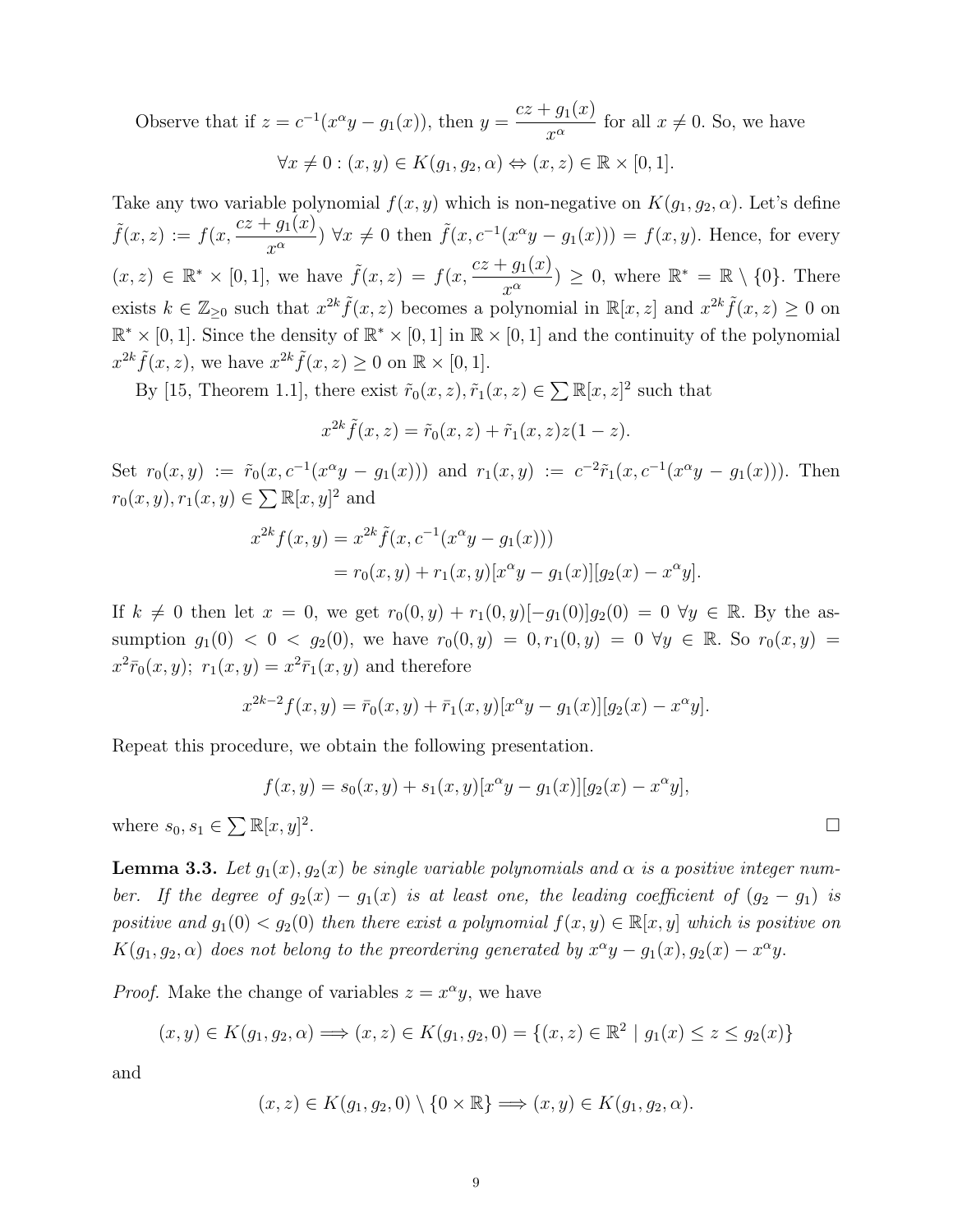By Lemma 3.1, there exist  $\tilde{f}(x, z)$  which is positive on  $K(q_1, q_2, 0)$  does not belong to  $T(z$  $g_1(x), g_2(x)-z$ . Set  $f(x, y) := \tilde{f}(x, x^{\alpha}y)$ . We will show that  $f(x, y)$  is positive on  $K(g_1, g_2, \alpha)$ but  $f(x, y)$  does not belong to  $T(x^{\alpha}y - g_1(x), g_2(x) - x^{\alpha}y)$ .

Since  $\tilde{f}(x, z) > 0$  on  $K(g_1, g_2, 0)$ , we have  $f(x, y) = \tilde{f}(x, x^{\alpha}y) > 0$  on  $K(g_1, g_2, \alpha)$ . We suppose that  $f(x, y)$  in  $T(x^{\alpha}y - g_1(x), g_2(x) - x^{\alpha}y)$ , that is

$$
f(x,y) = r_0(x,y) + r_1(x,y)[x^{\alpha}y - g_1(x)] + r_2(x,y)[g_2(x) - x^{\alpha}y]
$$

$$
+ r_3(x,y)[x^{\alpha}y - g_1(x)][g_2(x) - x^{\alpha}y],
$$

where  $r_i(x, y) \in \sum \mathbb{R}[x, y]^2$ ;  $i = 1, 2, 3$ . Hence, for all  $(x, z) \in \mathbb{R}^2$ ,  $x \neq 0$ , we have

$$
\tilde{f}(x,z) = f(x, \frac{z}{x^{\alpha}}) = r_0(x, \frac{z}{x^{\alpha}}) + r_1(x, \frac{z}{x^{\alpha}})[z - g_1(x)] + r_2(x, \frac{z}{x^{\alpha}})[g_2(x) - z]
$$
(2)  
+
$$
+ r_3(x, \frac{z}{x^{\alpha}})[z - g_1(x)][g_2(x) - z].
$$

So, there exists  $k \in \mathbb{Z}_{\geq 0}$  such that  $x^{2k} r_i(x,$ z  $\frac{z}{x^{\alpha}}$ ) =  $\tilde{r}_i(x, z)$ , where  $\tilde{r}_i(x, z) \in \sum \mathbb{R}[x, z]^2$ ;  $i =$ 1, 2, 3 and

$$
x^{2k}\tilde{f}(x,z) = \tilde{r}_0(x,z) + \tilde{r}_1(x,z)[z - g_1(x)] + \tilde{r}_2(x,z)[g_2(x) - z]
$$
  
 
$$
+ \tilde{r}_3(x,z)[z - g_1(x)][g_2(x) - z].
$$
 (3)

By the equality (2) is true for all  $x \neq 0$ , the equality (3) is also true for all  $x \neq 0$ . However, the equality (3) holds on  $\mathbb{R}^2$  since the continuity of  $x^{2k} \tilde{f}(x, z)$  and the density of  $\mathbb{R}^2 \setminus \{0\} \times \mathbb{R}$ in  $\mathbb{R}^2$ . Let  $x = 0$ , by (3), we have

$$
0 = \tilde{r}_0(0, z) + \tilde{r}_1(0, z)[z - g_1(0)] + \tilde{r}_2(0, z)[g_2(0) - z] + \tilde{r}_3(0, z)[z - g_1(0)][g_2(0) - z]. \tag{4}
$$

Since the equality (4) is true for all  $z \in [g_1(0), g_2(0)]$ , we have  $\tilde{r}_i(0, z) = 0$ ,  $i = 1, 2, 3$ . So  $\tilde{r}_i(x, z) = x^2 r'_i(x, z)$ , where  $r'_i(x, z) \in \sum \mathbb{R}[x, y]^2$ ;  $i = 1, 2, 3$ . Therefore,

$$
x^{2k-2} \tilde{f}(x, z) = r'_{0}(x, z) + r'_{1}(x, z)[z - g_{1}(x)] + r'_{2}(x, z)[g_{2}(x) - z] + r'_{3}(x, z)[z - g_{1}(x)][g_{2}(x) - z].
$$

Repeat this procedure, we get

$$
\tilde{f}(x, z) = s_0(x, z) + s_1(x, z)[z - g_1(x)] + s_2(x, z)[g_2(x) - z] + s_3(x, z)[z - g_1(x)][g_2(x) - z],
$$

where  $s_0, s_1, s_2, s_3$  are sums of squares. That is  $\tilde{f}(x, z) \in T(z - g_1(x), g_2(x) - z)$ , we get a contradiction.

 $\Box$ 

Let us denote by  $w(x) = g_2(x) - g_1(x)$  and call it the *width* of  $K(g_1, g_2, \alpha)$ . In particular, the strip  $K(0, 1, 0) = \mathbb{R} \times [0, 1]$  has the width  $w(x) = 1$ . Since  $w(x)$  is a polynomial,  $\lim_{x \to \infty} w(x)$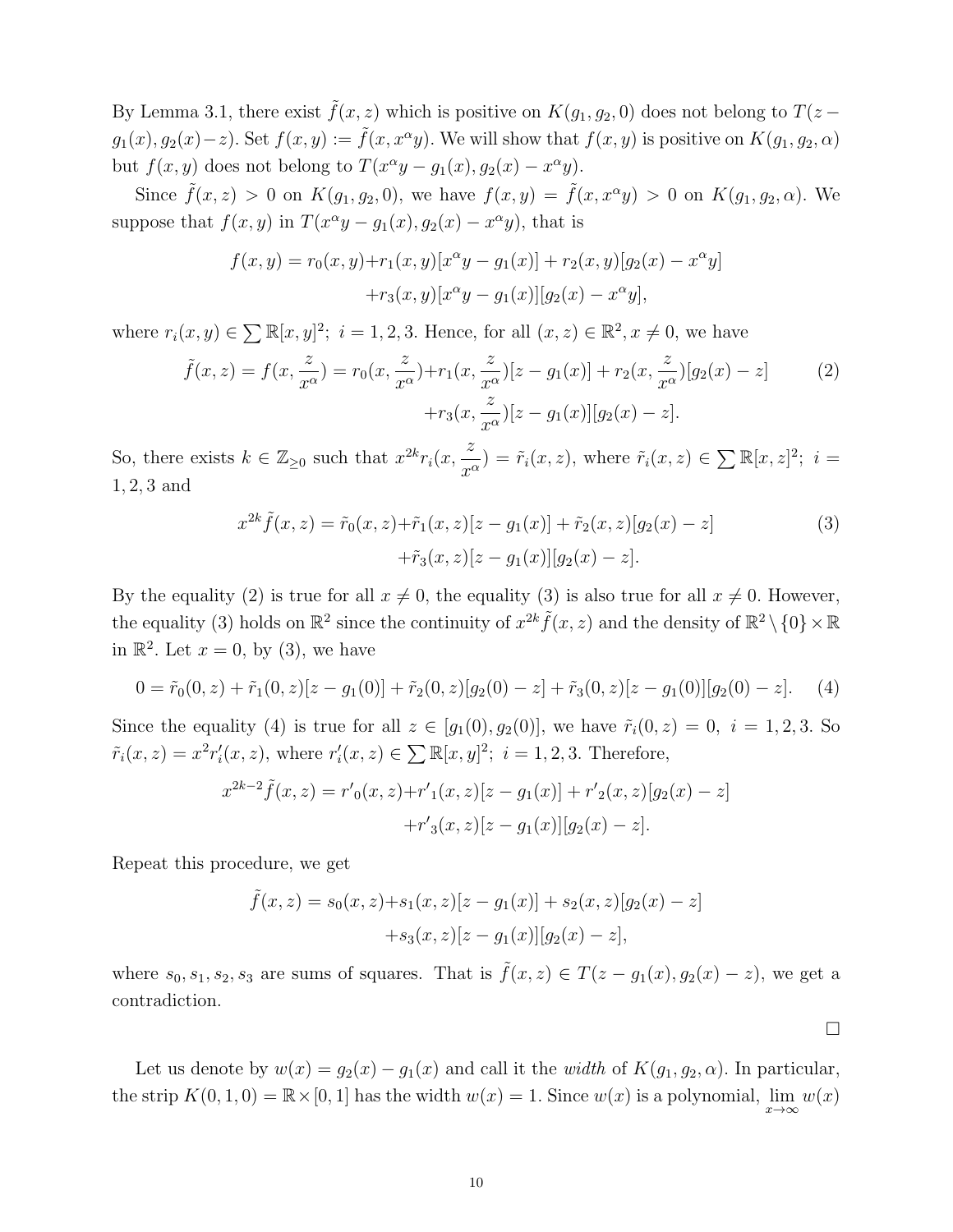is either infinite or constant. The width of  $K(x^2, x^3, 0) = \{(x, y) \in \mathbb{R}^2 : x^2 \le y \le x^3\}$  is  $w(x) = x^3 - x^2$  and  $\lim_{x \to +\infty} w(x) = \infty$ . This set can not be enclosed in any strip with arbitrary width. We see later that the preordering  $T(y - x^2, x^3 - y)$  of  $K(x^2, x^3, 0)$  is not saturated.

**Theorem 3.1.** Let  $g_1(x), g_2(x), \alpha$  and  $K(g_1, g_2, \alpha)$  be as in Definition 2.2. The following statements hold.

- (1) Suppose that either  $\lim_{x \to +\infty} w(x) = +\infty$  or  $\lim_{x \to -\infty} w(x) = +\infty$ . Then there exist a polynomial  $f(x, y) \in \mathbb{R}[x, y]$  which is positive on  $K(g_1, g_2, \alpha)$  does not belong to the preordering generated by  $x^{\alpha}y - g_1(x), g_2(x) - x^{\alpha}y$  provided that  $w(0) > 0$ . In the case  $\alpha = 0$ , the hypothesis ' $w(0) > 0$ ' can be removed.
- (2) If  $\lim_{x\to\infty} w(x) = c > 0$  and  $g_1(0) < 0 < g_2(0)$  then the quadratic module  $\mathcal{M}([x^{\alpha}y$  $g_1(x)][g_2(x) - x^{\alpha}y]$  is saturated. In the case  $\alpha = 0$ , the hypothesis ' $g_1(0) < 0 < g_2(0)$ ' can be remove.
- *Proof.* (1) If  $\lim_{x\to+\infty}w(x) = +\infty$  then  $deg(w) > 0$  and the leading coefficient of w is positive. So if  $w(0) > 0$  then by Lemma 3.3 we get the conclusion. Similarly, in the case  $\alpha = 0$ , we apply Lemma 3.1 (1) instead of Lemma 3.3.

If  $\lim_{x \to -\infty} w(x) = +\infty$ , we put  $t = -x$  and  $\overline{w}(t) = w(-t)$  then  $\lim_{t \to +\infty} \overline{w}(t) = +\infty$  and the problem becomes to the above case.

(2) If  $\lim_{x \to +\infty} w(x) = c > 0$  then  $g_2 - g_1 \equiv c > 0$ . Now we apply Lemma 3.2 and we get the proof. In the case  $\alpha = 0$ , we use Lemma 3.1 (2) instead of Lemma 3.2.

 $\Box$ 

Example 3.1. Consider the set

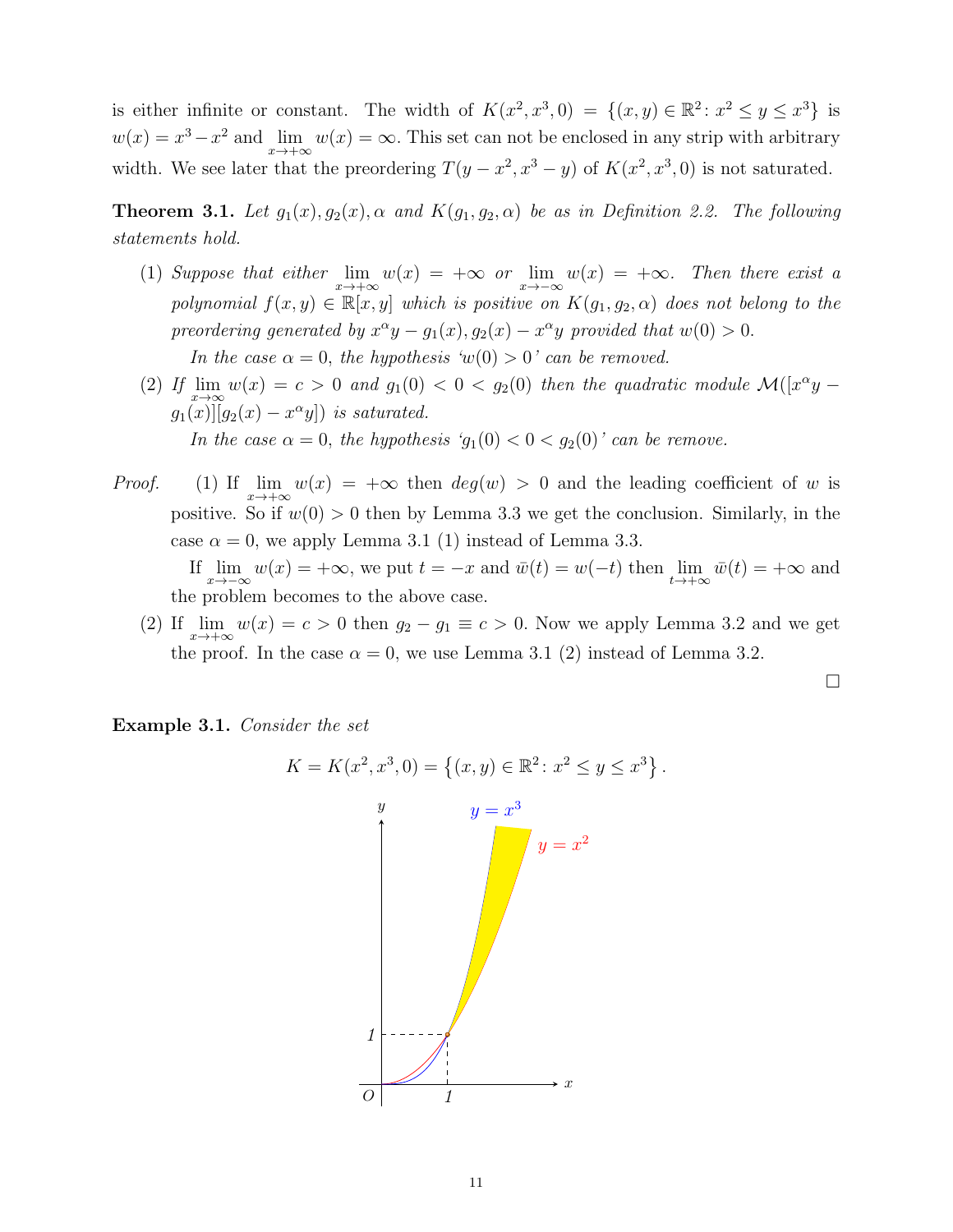According the above theorem, there exists the polynomial  $f \geq 0$  on K but f does not belong to the preordering  $T(x^3 - y, y - x^2)$ .

We know that if a semi-algebraic set S contains a open cone then the Positivstellensatz fails. However, in this case, K dose not contain any open cone. Indeed, assume that K contains a convex cone  $C$ , then  $K$  contain a half line  $d$ . This is impossible.

On the other hand, put  $u = y - x^2$ , then the set  $\tilde{K} = \{(x, u) \in \mathbb{R}^2 : 0 \le u \le x^3 - x^2\}$ contains the open cone  $\tilde{C} = \{(x, u) \in R^2 : 0 \le u \le x - 1; x \ge 1\}$ 



Example 3.2. Let the set

$$
K(x^2, x^2 + x + 1, 2) = \{(x, y) \in \mathbb{R}^2 \mid x^2 \le x^2y \le x^2 + x + 1\}.
$$

We have  $w(x) = x + 1$ ,  $\lim_{x \to +\infty} w(x) = +\infty$  and  $w(0) = 1 > 0$ . Hence, by Theorem 3.1 (1), there exist a polynomial  $f(x, y) \in \mathbb{R}[x, y]$  which is positive on  $K(x^2, x^2 + x + 1, 2)$  does not belong to the preordering generated by  $x^2y - x^2$ ,  $x^2 + x + 1 - x^2y$ .

Example 3.3. Consider the set

$$
K(x - 1, x + 1, x^{2}y) = \{(x, y) \in \mathbb{R}^{2} | x - 1 \le x^{2}y \le x + 1\}.
$$

In this case,  $w(x) = 2 > 0$ ,  $g_1(0) = -1 < 0 < g_2(0) = 1$ . So, according Theorem 3.1 (2), the quadratic module  $\mathcal{M}(x^2y - x + 1, x + 1 - x^2y)$  is saturated.

3.2. Matrix polynomials positive semidefinite on a generalized strip. To obtain a noncommutative version of the Nichtnegativstellensatz on the generalized strip above, we first need to recall the diagonalization of symmetric matrix polynomials (see [26, Section 4.3]).

3.2.1. Diagonalization of matrices with real polynomial entries. Let  $F \in Sym_d(\mathbb{R}[x])$  be a matrix polynomial which is positive definite on K. If  $i = (i_1, \ldots, i_m)$  and  $j = (j_1, \ldots, j_m)$ are m-tuples of positive integers such that  $1 \leq i_1 < \cdots < i_m \leq d$  and  $1 \leq j_1 < \cdots < j_m \leq d$ ,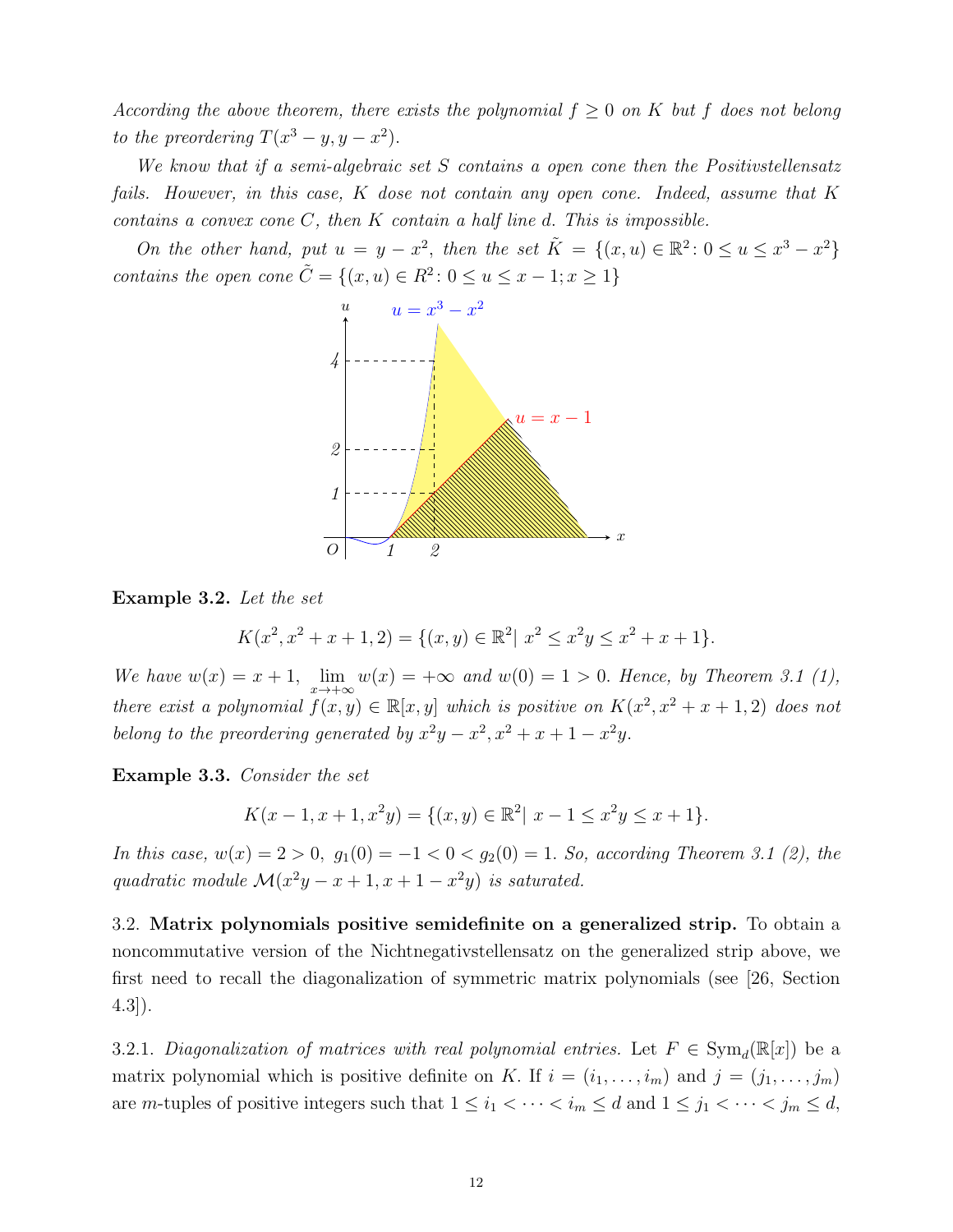then  $M_i^j = M_{i,j}(F)$  denotes the principal minor of F with rows  $i_k$  and columns  $j_k$ . If  $i_1 = j_1 = 1, \ldots, i_m = j_m = m$ , we write  $M_m$  instead of  $M_i^j$ <sup> $\int_i^j$ </sup>. Since F is positive definite on K, then  $M_1, M_2, \ldots, M_d$  are polynomials which are positive on K. Define two lower triangular  $d \times d$  matrices  $Y_{\pm} = (y_{ij}^{\pm})$ , where the entries given by the rational functions

$$
y_{ij}^{\pm} = \pm M_{(1,\dots,j-1,j)}^{(1,\dots,j-1,i)} M_j^{-1} \text{ for } j = 1,\dots,d, \ i = j+1,\dots,d,
$$
  

$$
y_{ii}^{\pm} = 1 \text{ for } i = 1,\dots,d,
$$
  

$$
y_{jj} = 0 \text{ otherwise.}
$$

For  $a = (a_1, \ldots, a_m)$ , where  $m \leq d$ , let  $D(a) = D(a_1, \ldots, a_m)$  denote the  $d \times d$  diagonal matrix with diagonal entries  $a_1, \ldots, a_m, 0, \ldots, 0$ . Set  $X_{\pm} = M_1 M_2 \ldots M_{d-1} Y_{\pm}$  and  $D =$  $M_1M_2...M_{d-1}D(M_1,M_2M_1^{-1},\ldots,M_dM_{d-1}^{-1})$ . Then  $X_{\pm}$  and D are matrices with polynomial entries. From  $Y_{+}^{-1} = Y_{-}$  and  $F = Y_{+}D(M_1, M_2M_1^{-1}, \ldots, M_dM_{d-1}^{-1})Y_{+}^{t}$ , we obtain

$$
X_{+}X_{-} = X_{-}X_{+} = (M_1 \dots M_{d-1})^2 I,
$$
\n<sup>(5)</sup>

$$
(M_1 \dots M_{d-1})^4 F = X_+ D X_+^t, \tag{6}
$$

$$
D = X_{-}FX_{-}^{t}.\tag{7}
$$

Theorem 3.1 can be formulated for the noncommutative ring  $\text{Mat}_{d}(\mathbb{R}[x, y])$  in this subsubsection. We need the following result quoted from [26, Corollary 9]:

**Lemma 3.4** ([26]). Let  $F \in Sym_d(\mathbb{R}[x])$ . Suppose that F is positive semidefinite on a set K. There exist a nonzero matrix polynomial  $A \in Mat_d(\mathbb{R}[x])$ , a nonzero polynomial  $h \in \mathbb{R}[x]$ and a diagonal matrix polynomial  $D \in Mat_{d}(\mathbb{R}[x])$  such that

$$
h^2 F = ADA^T,
$$

where  $D$  is positive semidefinite on  $K$ . In particular, if  $F$  is positive definite on  $K$  then h can be chosen as  $(M_1M_2...M_{d-1})^2$  and  $D = M_1M_2...M_{d-1}D(M_1,M_2M_1^{-1},...,M_dM_{d-1}^{-1}),$ where  $M_j$  is the  $(i, i)$ -principal minor of F.

**Theorem 3.2.** Let  $g_1(x), g_2(x), \alpha$  and  $K(g_1, g_2, \alpha)$  be as in Definition 2.2. Suppose that  $\lim_{x\to\infty} w(x) = c > 0$  and  $g_1(0) < 0 < g_2(0)$ . If  $F(x, y)$  is a matrix polynomial in two variables which is positive semi-definite on  $K(g_1, g_2, \alpha)$  there exist a nonzero polynomial  $h \in \mathbb{R}[x, y]$ such that  $h^2F$  belongs to the quadratic module in  $\text{Mat}_d(\mathbb{R}[x,y])$  which is generated by  $[x^{\alpha}y$  $g_1(x)$ [ $g_2(x) - x^{\alpha}y$ ]. In particular, If  $F(x, y)$  is positive definite on  $K(g_1, g_2, \alpha)$  then h can be *chosen as*  $(M_1M_2...M_{d-1})^2$ .

*Proof.* Since F is positive semi-definite  $K(g_1, g_2, \alpha)$ , the matrix polynomial F belongs to Sym<sub>d</sub>( $\mathbb{R}[x, y]$ ). By Lemma 3.4, there exist a nonzero matrix polynomial  $A \in Mat_d(\mathbb{R}[x, y])$ ,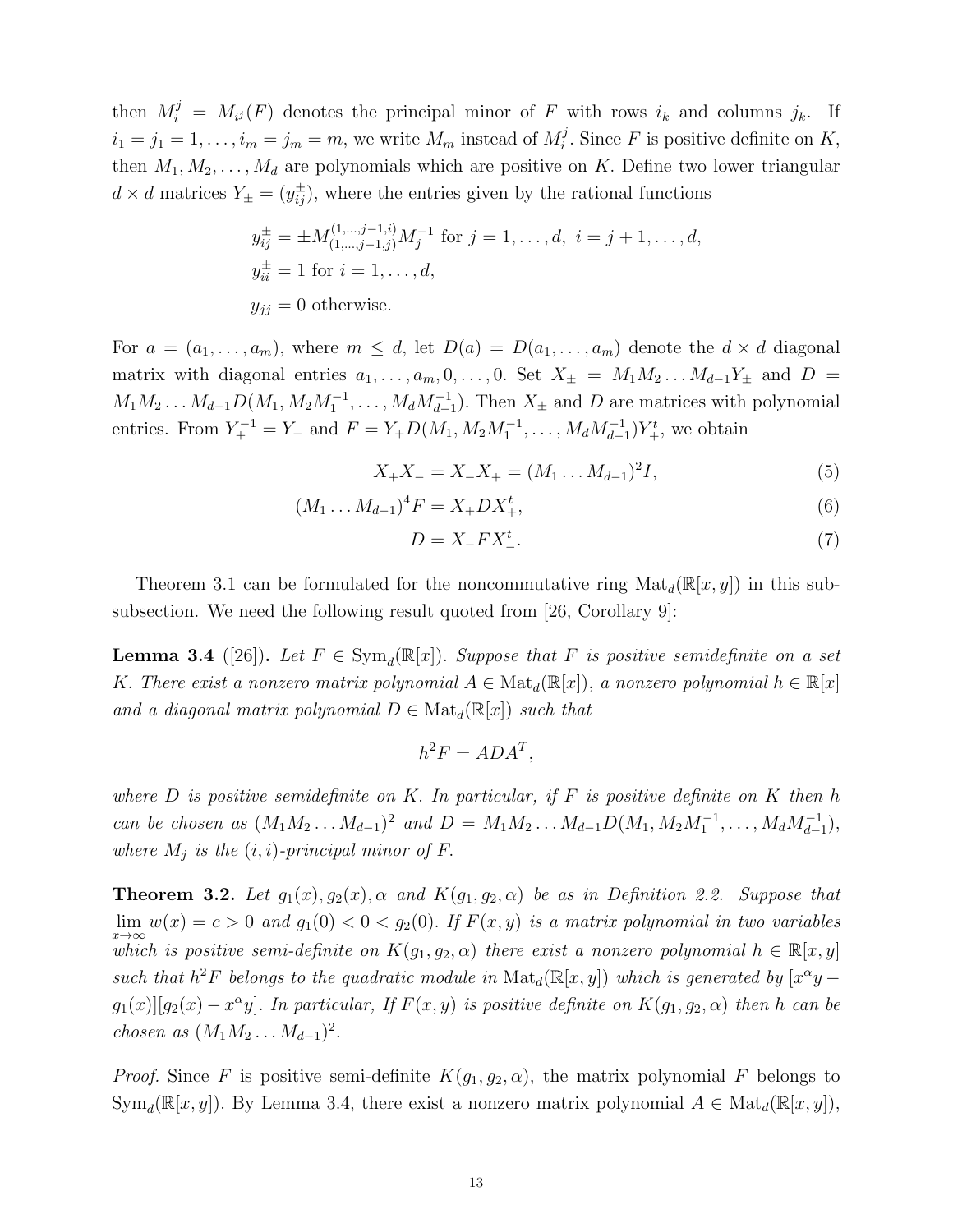a nonzero polynomial  $h \in \mathbb{R}[x, y]$  and a diagonal matrix polynomial  $D \in Mat_d(\mathbb{R}[x, y])$  such that

$$
h^2 F = ADA^T.
$$

Since  $D$  is diagonal, we have the spectral decomposition of  $D$  as below:

$$
D(x,y) = f_1(x,y)E_{11} + f_2(x,y)E_{22} + \cdots + f_d(x,y)E_{nn}
$$

where  $f_1, \ldots, f_d$  are polynomials in  $\mathbb{R}[x, y]$  and  $E_{ii} \in Mat_d(\mathbb{R})$  is the constant matrix whose  $(i, i)$ -entry is 1 and zero elsewhere for every  $i = 1, 2, \ldots, d$ . Since D is positive semi-definite on  $K(g_1, g_2, \alpha)$ , the polynomials  $f_i(x, y)$  is nonnegative on  $K(g_1, g_2, \alpha)$ . Now, apply Theorem 3.1 for the polynomials  $f_i(x, y)$ , we imply that D belongs to the quadratic module M in  $\text{Mat}_{d}(\mathbb{R}[x,y])$  which is generated by  $[x^{\alpha}y - g_{1}(x)][g_{2}(x) - x^{\alpha}y]$ . Hence,  $h^{2}F \in \mathcal{M}$ .

If F is positive definite on  $K(g_1, g_2, \alpha)$ , by Lemma 3.4, h can be chosen as  $(M_1M_2 \ldots M_{d-1})^2$ and  $D = M_1 M_2 \dots M_{d-1} D(M_1, M_2 M_1^{-1}, \dots, M_d M_{d-1}^{-1}),$  where  $M_j$  is the  $(i, i)$ -principal minor of F. This ends the proof.  $\Box$ 

# **ACKNOWLEDGMENT**

The authors would like to thank the Vietnam Institute for Advanced Study in Mathematics for the hospitality during the writing of this paper.

#### **REFERENCES**

- [1] J. Cimpriˇc, Archimedean operator-theoretic Positivstellens¨atze, J. Funct. Anal., 260 (10) (2011) 3132– 3145.
- [2] J. CIMPRIČ, Real algebraic geometry for matrices over commutative rings, Journal of Algebra, Vol. 359 (2012), 89–103.
- [3] J. CIMPRIČ AND A. ZALAR, Moment problems for operator polynomials, J. Math. Anal. Appl. 401 (2013), 307–316.
- [4] M. Michalska, Curves testing boundedness of polynomials on subsets of the real plane, J. of Symbolic Computation 56 (2013), 107-124.
- [5] M. MICHALSKA, Algebra of bounded polynomials on a set Zariski closed at infinity cannot be finitely generated, Bull. Sci. math. 137 (2013), 705–715.
- [6] Bochnak, J., Coste, M., Roy, M.-F., 1998. Real Algebraic Geometry. Springer-Verlag, Berlin.
- [7] Basu, S., Pollack, R., Roy, M.-F., 2003. Algorithms in Real Algebraic Geometry. Algorithms Comput. Math., vol. 10. Springer-Verlag, Berlin.
- [8] H. V. HA AND T. M. HO, *Positive polynomials on nondegenerate basic semi-algebraic sets*, Adv. Geom., 16 (4) (2016), 497–510.
- [9] H. V. HÀ AND T. S. PHAM, Genericity in polynomial optimization, vol. 3 of Series on Optimization and Its Applications, World Scientific, 2017.
- [10] DINH T. HOA, TOAN M. HO, T. S. PHAM, A note on nondegenerate matrix polynomials, Acta Math Vietnam 43 (2018), 761-778.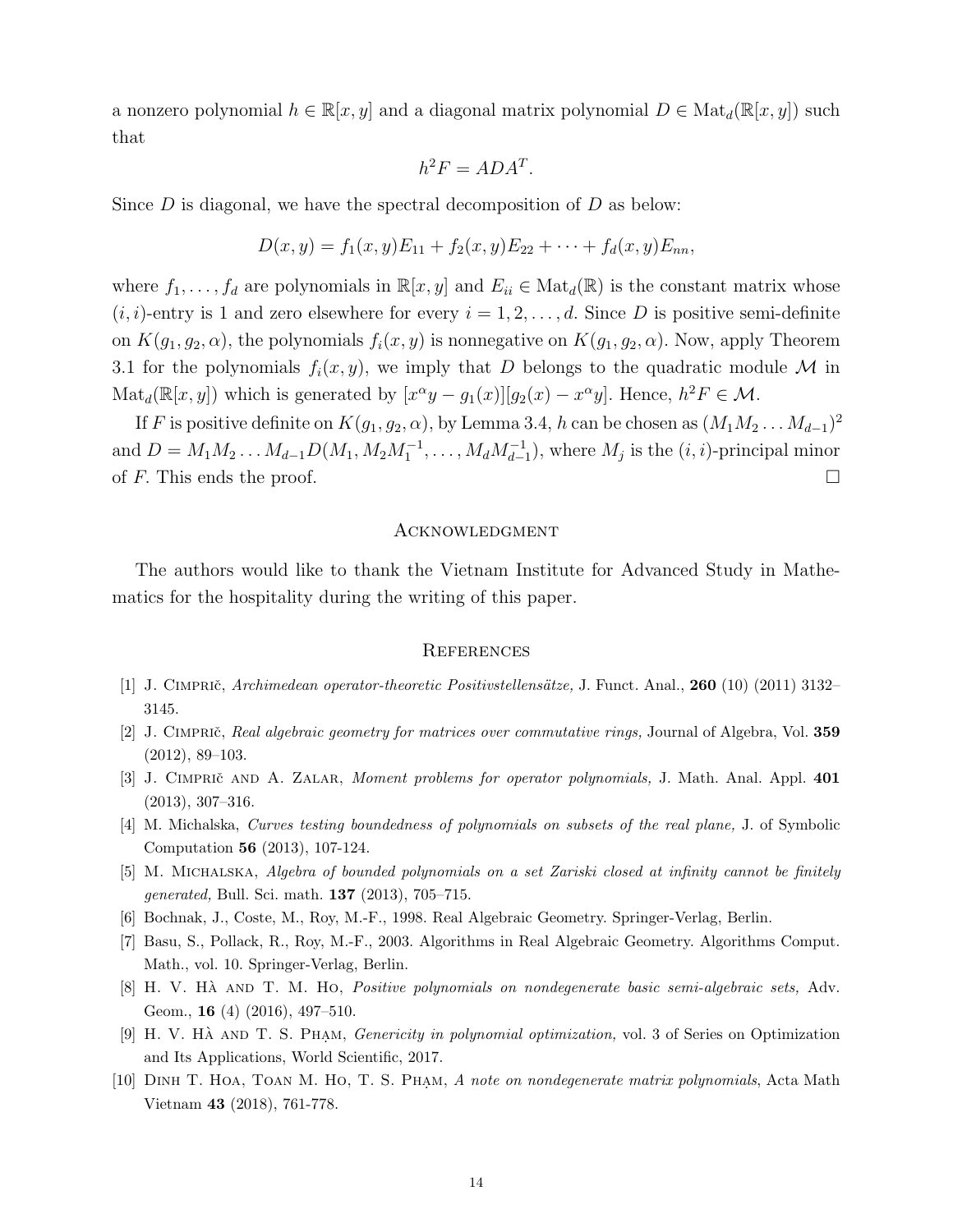- [11] I. Klep and M. Schweighofer, Pure states, positive matrix polynomials and sums of hermitian squares, Indiana Univ. Math. J., 59 (3) (2010), 857–874.
- [12] J. B. LASSERRE, Moments, Positive Polynomials and their Applications, Imperial College Press, London, 2009.
- [13] M. LAURENT, Sums of squares, moment matrices and optimization over polynomials. Emerging Applications of Algebraic Geometry, Vol. 149 of IMA Volumes in Mathematics and its Applications, M. Putinar and S. Sullivant (eds.), Springer, 157–270 (2009).
- [14] M. MARSHALL, *Positive polynomials and sum of squares*, Mathematical Surveys and Monographs, 146. American Mathematical Society, Providence, RI, 2008.
- [15] M. Marshall, Polynomials non-negative on a strip, Proc. Amer. Math. Soc., 138 (5) (2010), 1559– 1567.
- [16] H. NGUYEN AND V. POWERS, *Polynomials non-negative on strips and half-strips*, J. Pure Appl. Algebra, 216 (10) (2012), 2225–2232.
- [17] V. Powers, Positive polynomials and the moment problem for cylinders with compact cross-section, J. Pure Appl. Algebra 188 (1–3) (2004), 217–226.
- [18] M. PUTINAR, *Positive polynomials on compact semi-algebraic sets*, Indiana Univ. Math. J., 42(3) (1993), 969–984.
- [19] C. Scheiderer, Sums of squares of regular functions on real algebraic varieties, Trans. Amer. Math. Soc., 352 (3) (1999) 1039–1069.
- [20] C. Scheiderer, Sums of squares on real algebraic curves, Math. Z., 245 (2003), 725–760.
- [21] C. SCHEIDERER, Sums of squares on real algebraic surfaces, Manuscripta Math. 119 (4) (2006), 395– 410.
- [22] C. Scheiderer, Positivity and sums of squares: a guide to recent results, Emerging applications of algebraic geometry, 271–324, IMA Vol. Math. Appl., 149 (2009), Springer, New York.
- [23] C. SCHEIDERER AND S. WENZEL Polynomials nonnegative on the cylinder, In: Ordered Algebraic Structures and Related Topics, F. Broglia et al (eds.), Contemp. Math. 697, AMS, Providence, RI, 2017, pp. 291-300.
- [24] C. W. SCHERER AND C. W. J. HOL, Matrix sum-of-squares relaxations for robust semi-definite programs, Math. Program. Ser. B,  $107$  (1-2) (2006), 189-211.
- [25] K. SCHMÜDGEN, The K-moment problem for compact semi-algebraic sets, Math. Ann. 289 (1991), 203–206.
- [26] K. SCHMÜDGEN, Noncommutative real algebraic geometry some basic concepts and first ideas, Emerging applications of algebraic geometry, 325-350, IMA Vol. Math. Appl., 149 (2009), Springer, New York.